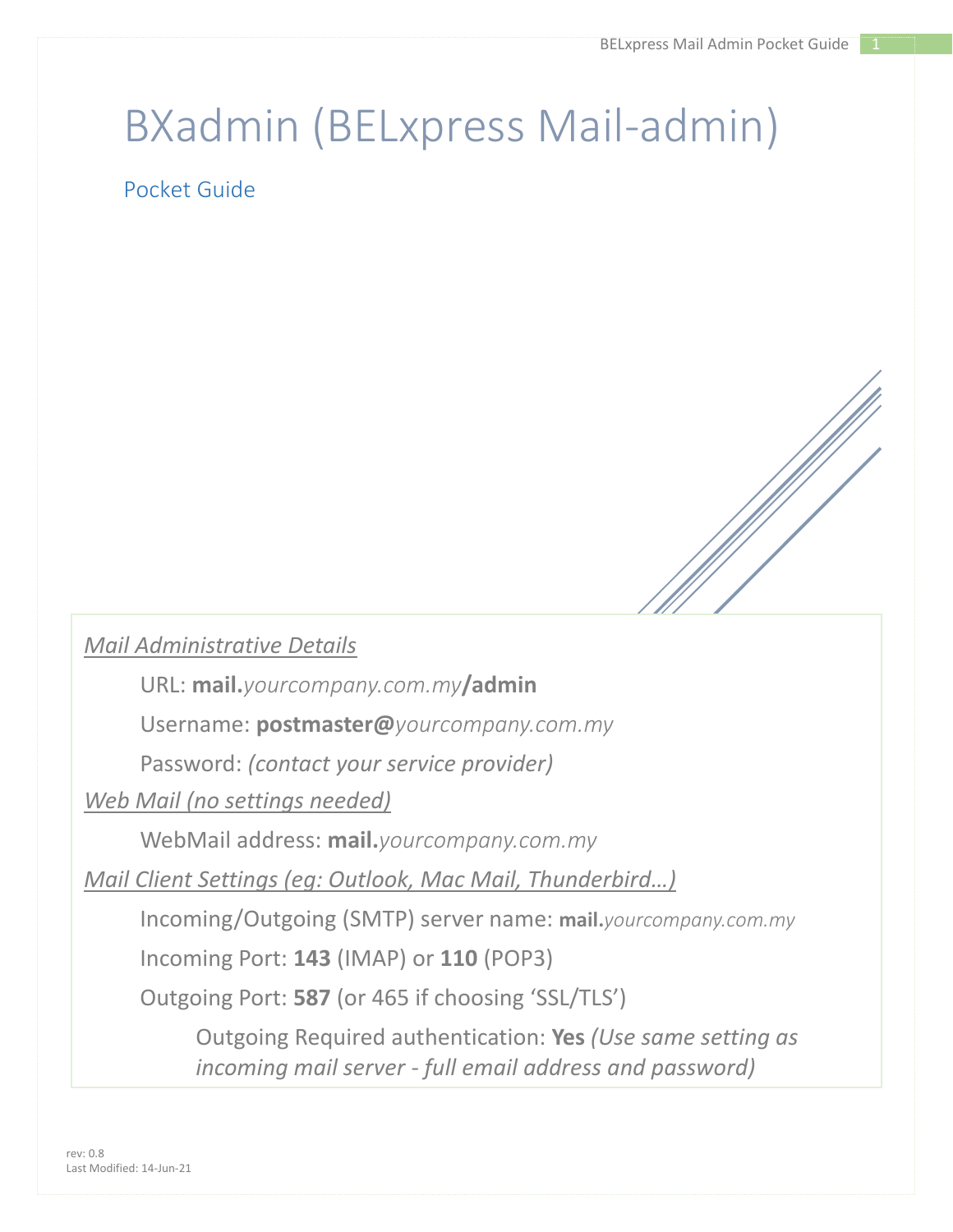## **How to Create Email Account (Add Mailbox)**

1) Open your favorite browser such as:



2) At the **address bar**, type your mail admin address (URL), and you will be brought to your admin page as below. By default, your mail admin address will be started as **mail.***yourdomain***/admin**. For example: *mail.belxpress.com/admin*.

| $\rightarrow$ C |  |   | A Not secure mail.bebpress.com/admin/#/ Type it over here |  |              | ☆   ※ ▼ |  | CI 寿 |
|-----------------|--|---|-----------------------------------------------------------|--|--------------|---------|--|------|
|                 |  |   |                                                           |  |              |         |  |      |
|                 |  |   |                                                           |  |              |         |  |      |
|                 |  |   |                                                           |  |              |         |  |      |
|                 |  |   |                                                           |  |              |         |  |      |
|                 |  |   | Log in with BXadmin                                       |  | v1.00-beta.1 |         |  |      |
|                 |  | ෬ | Admin Email                                               |  |              |         |  |      |
|                 |  | a | Password                                                  |  | È            |         |  |      |
|                 |  |   |                                                           |  |              |         |  |      |
|                 |  |   |                                                           |  | +] Log in    |         |  |      |

- 3) Login as below:
	- a. Login (email): *Example*  **postmaster@***your.domain**(you will be assigned an admin account)*
	- b. Default Password: **\*\*\*\*\*\*\*\*** *(will be informed separately)*

*Note: After the first login, it's good to change the password for security reason.*

4) In order to add mailbox (or create an email account), click on **Mailbox List** -> **Add Mailbox** as below (or click on the shortcut if you're on the first page):

|   | $\equiv$ BXadmin                |              |  |
|---|---------------------------------|--------------|--|
| H | Dashboard                       |              |  |
| ∺ | <b>Domains</b>                  | $\checkmark$ |  |
|   | Mailboxes $1.$                  | ᄉ            |  |
|   | Add Mailbox (email) 2.<br>$\pm$ |              |  |
|   | <b>Manage Mailbox</b><br>닢      |              |  |
|   | <b>Mailing List</b>             | $\checkmark$ |  |
| 9 | <b>Reset Password</b>           |              |  |
| æ | <b>View Log</b>                 |              |  |

5) At the screen below, select the domain (if you've got multiple domains to administer, normally will be selected automatically if only one domain), specify **Username**, **Password** (password must be the combination of at least 1 alphabet and 1 digit and 1 symbol, and minimum length is 9 characters) and **Name** (full name or any description). Then, click on "**Add Mailbox**". Repeat this step until all the mailboxes (accounts) have been created.

| Add Mailbox (email)                                                     | Select the domain if you've<br>got multiple domains |
|-------------------------------------------------------------------------|-----------------------------------------------------|
| Username (email)<br>domain<br>ര<br>beatles.com<br>john                  |                                                     |
| name of an email (eg. jholow). No<br>'@' sign<br>Password<br>           |                                                     |
| min. 9 characters (alphabet + numeric + symbol)<br>Confirm Password<br> |                                                     |
| Name<br>John Lennon                                                     |                                                     |
| Send Welcome Mail<br>Active                                             |                                                     |
| <b>Add Mailbox</b>                                                      |                                                     |

6) Click on My Account *(on the upper left)* to **Logout**  once done. **@** My Account  $\vee$ 

**NOTE:** For details of BELxpress Mail Administrative and other settings guide, please go to the Web Site link below: <http://belxpress.com/download.html>